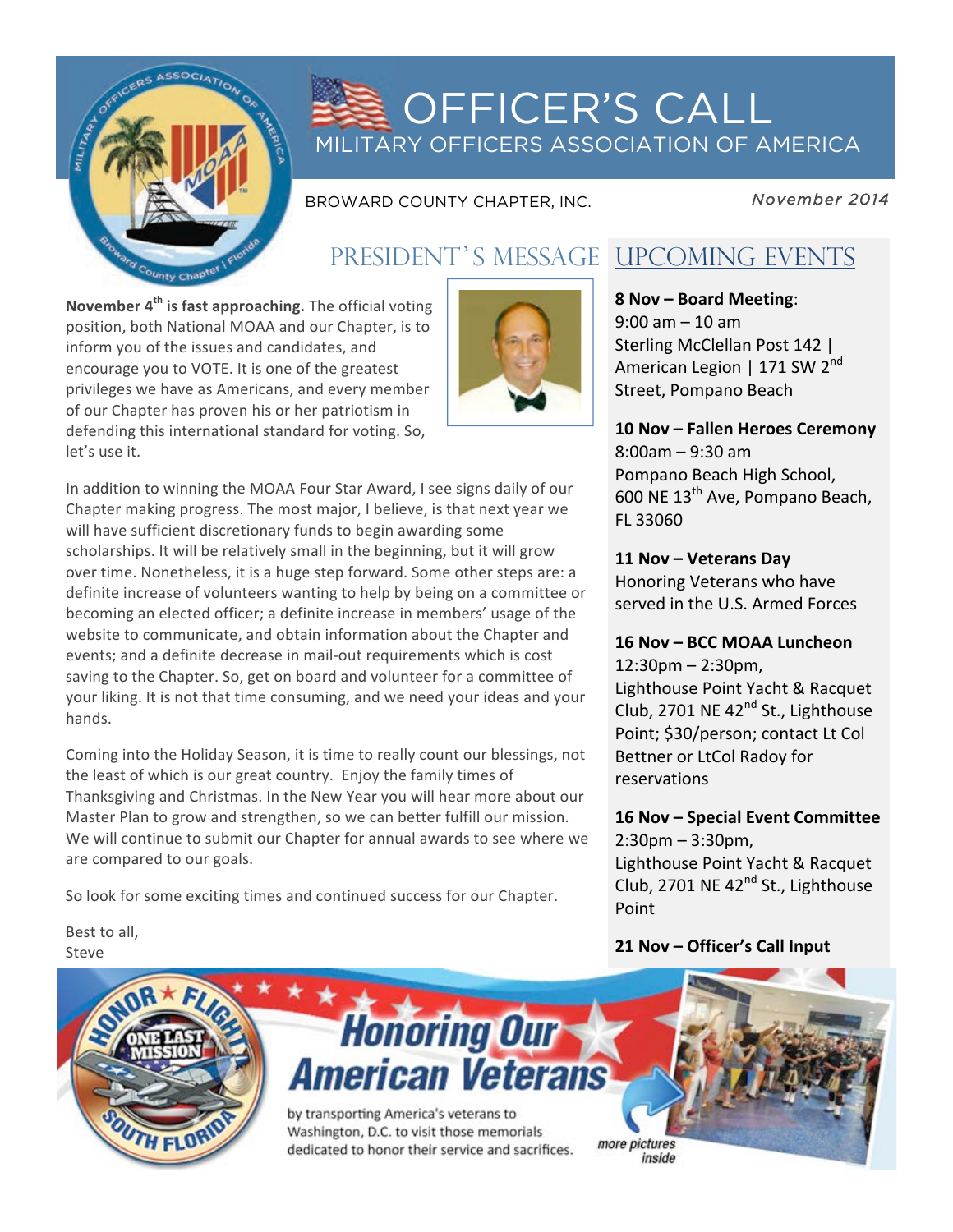#### OFFICER'S CALL | MILITARY OFFICERS ASSOCIATION OF AMERICA *November 2014 | Pg. 2*





 $\mathcal{T}_{\mathcal{A}}$  (the text)  $\mathcal{T}_{\mathcal{A}}$  (the text)  $\mathcal{T}_{\mathcal{A}}$  (the text)  $\mathcal{T}_{\mathcal{A}}$  (the text)  $\mathcal{T}_{\mathcal{A}}$ 

## **Honorthg Our American Veterans** We Shall Never Forget...

## CHAPTER CONCERNs AND INFORMATION

This recurring column will provide Chapter members with the opportunity to share joys and information with each other and strengthen the bond we have as brother and sister officers and families of our nation's military veterans. If you have any information in this area to share. please advise the Secretary, Jean Bettner, 954-942-3651.

Please provide illness or other caring information regarding our members to our **President, or 3rd VP | Dr. Ronald Anderson, USPHS at 954.941.6189**.

At the October 19 Luncheon, Kevin Slonsky told the story of the South Florida Honor Flight which supports WWII Veterans. The flights represent an opportunity to visit Washington DC monuments and are free to the Veterans. A team of well-trained volunteers and guardians personally accompany this elite group for the one-day trip. It is a chance for our Chapter to participate in both areas and help preserve this unique Veterans' benefit.

Dick Ware, Buddy Galvin, Steve Bettner, and Kevin Slonsky after enjoying the presentation.



Buddy Galvin (now 93) telling<br>his story as his story as a passenger on the first Honor Flight.

#### *Chapter elected officers include:*

*President*: LTC Steven Bettner |USA 954-942-3651 *1st Vice President*: LtCol Sam Trichilo |USAF 954-752-1280 *2nd Vice President*: LtCol David Harper |USAF 954-249-8868 *3rd Vice President*: Dr. Ronald Anderson | USPHS 954-941-6189 *Secretary*: Jean Bettner 954-942-3651 *Treasurer*: LtCol Charles Radoy, USAF 561-733-7276

*Chaplain*: LTC Ronald Burgess |USA 954-450-8823

#### **SEEING THE REAL THING.**

On October 11, Leo Gray and David Harper went to the Ft. Lauderdale airport to view the return of that day's Honor Flight. The event was well attended. Pictures highlight Leo greeting the WW veterans home. And this event, held fairly late on a Saturday evening, was attended by a large crowd.



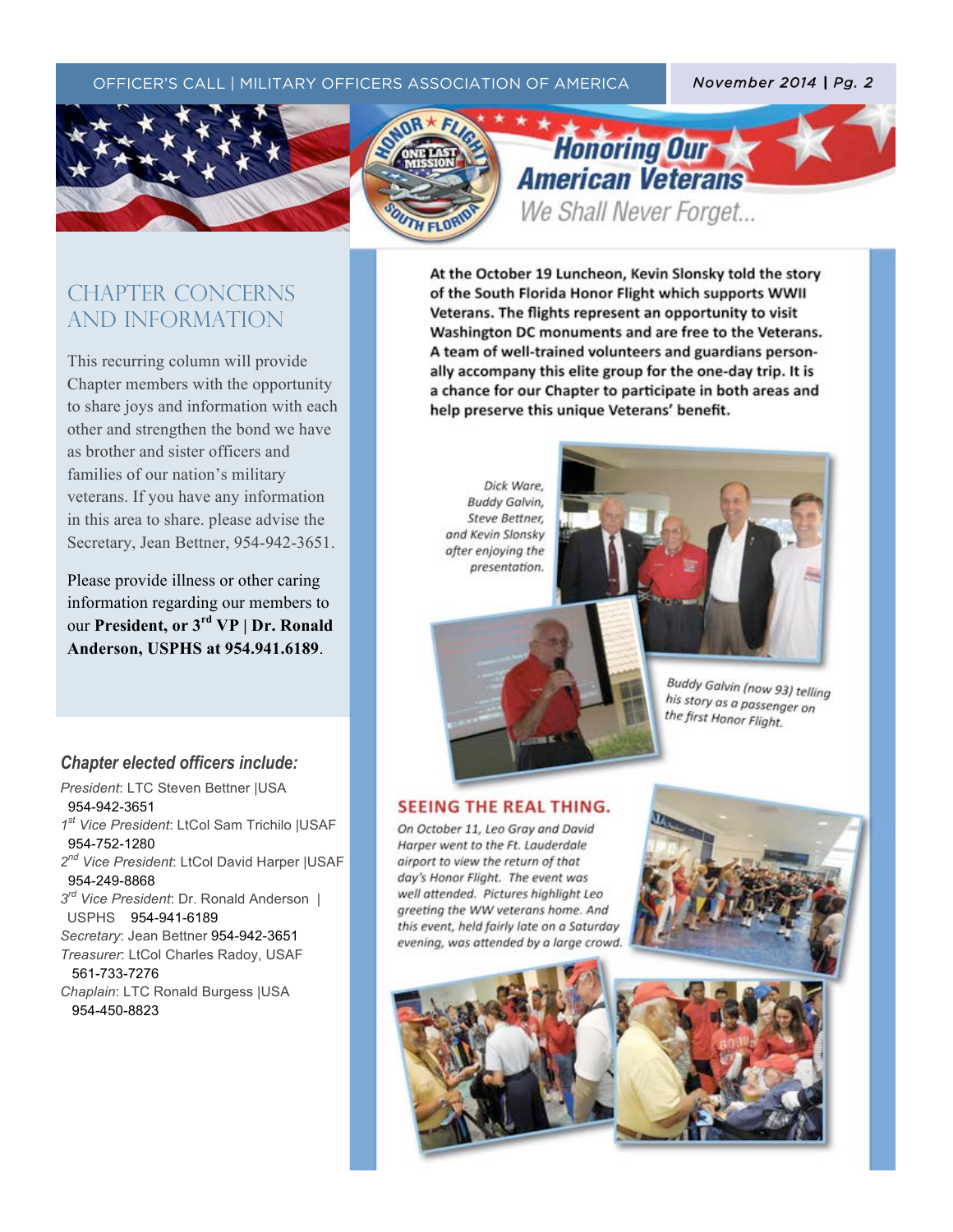#### OFFICER'S CALL | MILITARY OFFICERS ASSOCIATION OF AMERICA

Thanksgiving is one of our most distinctly American holidays. Few **CHAPLAIN'S** countries in the world have been able year after year to celebrate a day of thanksgiving under such consistently prosperous conditions as has the United States.

Yet that very prosperity obscures the real nature and secret of the thankful life. More and more we have been associating thankfulness with material abundance. We take pride in

America as a great nation because of her physical strength, which she draws from fertile fields, rich mines, and thriving industrial centers. But that is not essentially why we are thankful. Historically, there is no evidence that the most prosperous nations have been the most grateful.

Our forefathers were thankful before they were prosperous. The significant lesson of the origin of Thanksgiving is that the spirit which has made America great is one wherein the people have had the will to give thanks in the face of adversity. Imagine holding a day of thanksgiving in a settlement half of whose inhabitants had died within the first year. The three days of festivity in that late fall of 1621 began with a church service for the fifty-five people surviving out of the 102 who had landed at Plymouth a year earlier. Fortunately, the worst was over. They had won of the friendship of the neighboring Indians, who had joined them in their celebration, and their food supply had improved. But it was still and lean and lonely environment.

On October 3, 1863, Abraham Lincoln proclaimed, by Act of Congress, an annual National Day of Thanksgiving "on the last Thursday of November, as a day of Thanksgiving and Praise to our beneficent Father who dwelleth in the heavens." In this Thanksgiving proclamation, our 16th President says that it is...

announced in the Holy Scriptures and proven by all history, that those nations are blessed whose." God is the Lord... But we have forgotten God. We have forgotten the gracious hand which preserved us in peace and multiplied and enriched and strengthened us, and we have vainly imagined, by the deceitfulness of our hearts, that all these blessings were produced by some superior wisdom and virtue of our own... It has seemed to me fit and proper that God should be solemnly, reverently and gratefully acknowledged, as with one heart and one voice, by the whole American people..."

## **CHAPTER NEWS & ELECTIONS**

At the next Luncheon (11/16) we have two items we must deal with.

- 1) Approval of the rewritten By-Laws, and
- 2) Election of the Slate of Officers for the next 2 years.

 $Officarc$ 

**Item #1 (By-Laws):** We have circulated a copy to all electronically, and those who indicated they needed a written copy. Let one of your officers know if you want a written copy.

Item #2 (Officer Slate): Below is the Slate submitted by the Nominating Committee. Nominations from the floor will be accepted.

| -------                                                   | <b>______</b>             |
|-----------------------------------------------------------|---------------------------|
| President: Steven Bettner, LTC USA                        | Leo Gray, LtCol USAF      |
| 1 <sup>st</sup> Vice President: David Harper, LtCol USAF  | Janet Harrison, Auxiliary |
| 2 <sup>nd</sup> Vice President: Michael Hunt, 1LT USA     | Phillip Myers, Capt USAF  |
| 3 <sup>rd</sup> Vice President: Fred Richards, Major USAF | Birney Pease, COL USAF    |

So, come prepared to vote. Note that of the eight nominations, four are new volunteers to help shepherd our Chapter. We should be proud of the growth in participation by the members.



Advisors<sup>.</sup>



#### November 2014 | Pg. 3